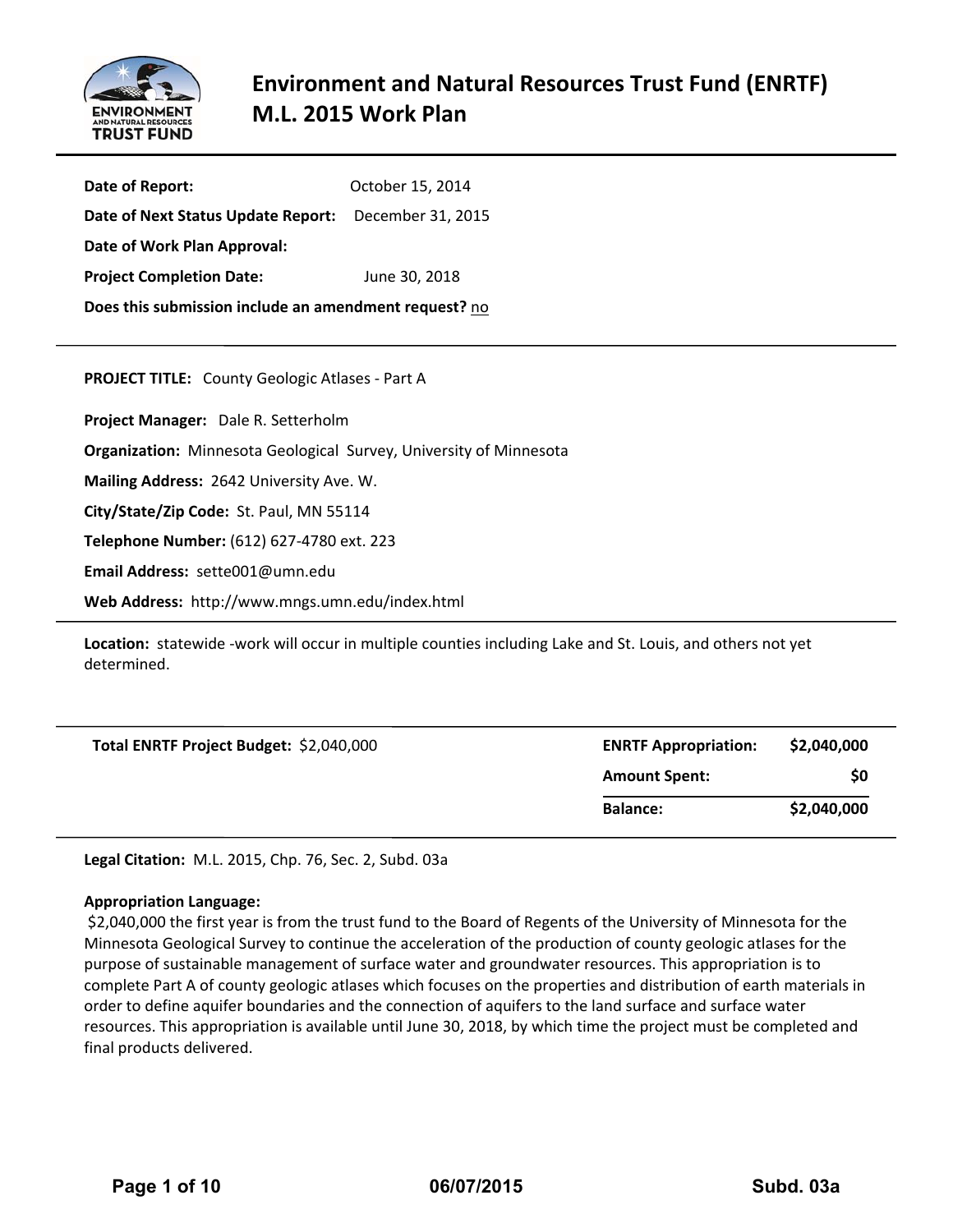# **I. PROJECT TITLE:** County Geologic Atlases – Part A

**II. PROJECT STATEMENT:** Geologic atlases provide maps and databases essential for improved management of ground and surface water resources. This is foundational data that supports water management activities to the benefit of drinking water and aquatic habitat. County Geologic Atlases are specifically identified as essential data in the Statewide Conservation Plan, and in the efforts of the Environmental Quality Board, DNR Waters, and the Water Resources Center at the University of Minnesota to design a sustainable water management process. Geologic Atlases define aquifer boundaries and the connection of aquifers to the land surface and to surface water resources to enable a comprehensive water management effort. The program goal of atlas coverage statewide has benefited from long‐term support of LCCMR to accelerate the work.

A complete geologic atlas consists of Part A constructed by the Minnesota Geological Survey (MGS) and focused on geology and the County Well Index, and Part B constructed by the DNR Division of Waters (funded separately) and focused on hydrology. Local participation is a primary factor in determining which counties are chosen for this work, while ground water sensitivity, water demand, and the size of the population served are also considerations. The counties are required to provide funds or in‐kind service, typically by establishing accurate locations for water wells. The construction records of water wells are a fundamental data source that describes subsurface conditions, and also tells us where the population is obtaining water.

Atlases enhance natural resource management and regulation, and facilitate wise use of water resources. They support water management activities for sustainable water use and protection and improvement of water quality such as: permitting, land use planning, wellhead protection, remediation, nutrient management, monitoring, modeling, and well construction. Atlas information is used by citizens, local government, counties, and state agencies (SWCDs, MDH, DNR, MPCA, Ag). The atlases document existing conditions so that changes in the water system can be recognized and evaluated. A User's Guide to geologic atlases supports and educates users of all backgrounds.

This project continues an effort to provide county geologic atlases statewide. The first atlas was initiated in 1979. Funding from ENRTF in the early 1990s and from 2007 to the present has greatly accelerated production (see attached map). At this time 37% of the state has a completed Part A atlas, or a project underway. Annual funding of \$1,750,000 (aggregate from all sources) would achieve statewide coverage in about 14 years.

#### **III. OVERALL PROJECT STATUS UPDATES:**

**Project Status as of 12/31/15:**

**Project Status as of 6/30/16:**

**Project Status as of 12/31/16:**

**Project Status as of 6/30/17:**

**Project Status as of 12/31/17:**

**Overall Project Outcomes and Results:**

#### **IV. PROJECT ACTIVITIES AND OUTCOMES:**

**ACTIVITY 1:** Initiate new geologic atlases, and complete any unfinished atlases from previous grants.

**Description:** Atlas projects from the 2013 grant (Wadena, Hubbard, and Becker counties) are those most likely to need funding from this grant to reach completion. Agreements with St. Louis and Lake counties are in effect and these new projects will be funded from this grant. Work in those counties will proceed as a series of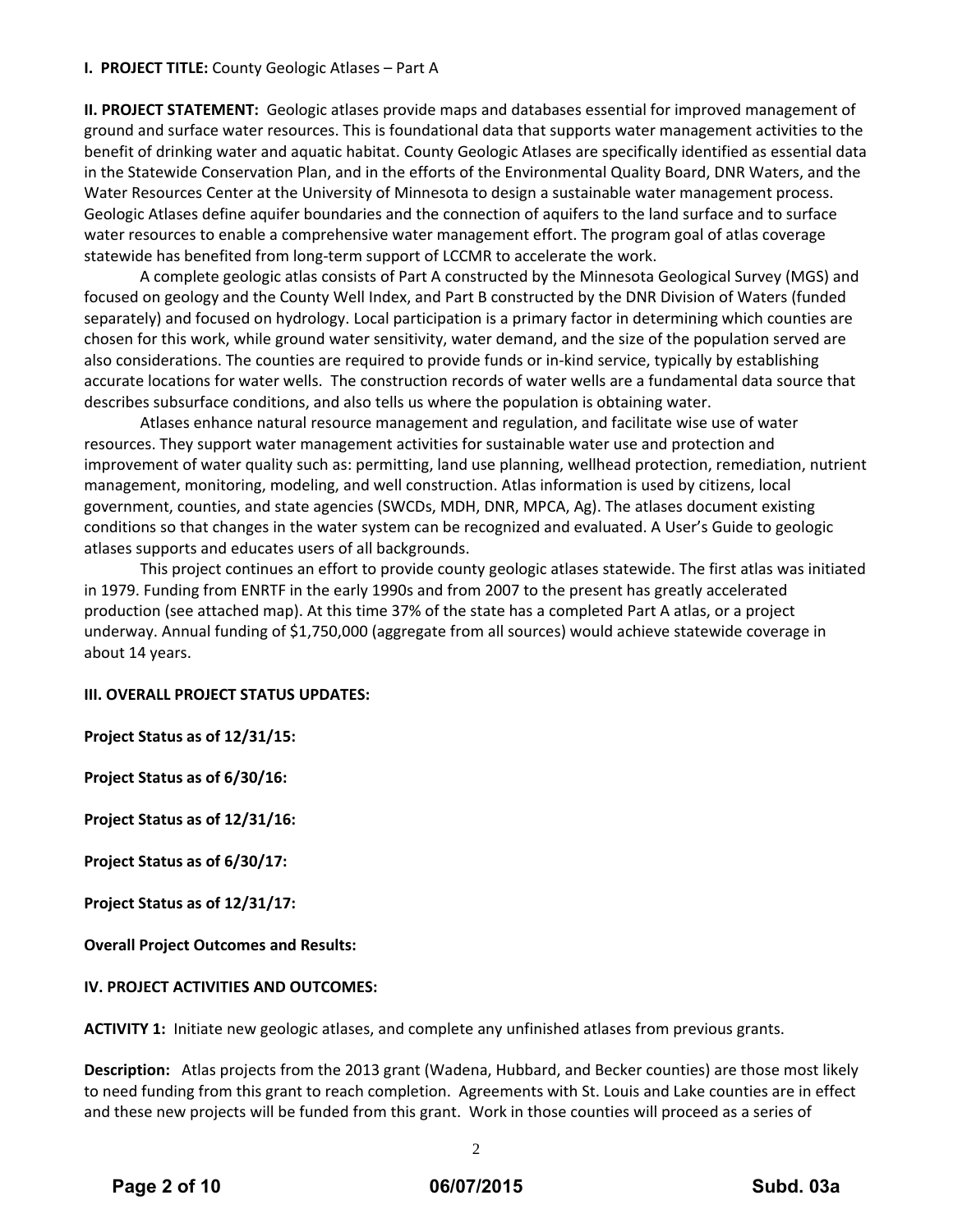subproject areas, with the results being released as digital products immediately following technical review. The final compilation of all the subproject products as county-wide maps will be produced in digital form, and printed, although that will not be completed in the term of this grant.

Atlases begin with compilation of a database of subsurface information. The most abundant data source is the construction records of water wells. With the cooperation of the local project partner, accurate digital locations are established for these wells to support their use in mapping. Concurrently, geologists visit the project area to describe and sample landforms, and exposures of rock or sediment. An initial assessment of the geologic data is then completed to focus additional data gathering including geophysical surveys, pit excavations, and shallow and deep drilling programs. Analysis of the complete data set is then completed and maps and associated databases are formalized and prepared for use in geographic information systems and distribution via DVD and web. Most of the products are also printed for use in the field and by users who prefer this format. As soon as the funds for this project are secured additional counties will be contacted to find willing and able local partners. This effort will begin with counties prioritized on the basis of need that may be driven by growth, resource demand, resource vulnerability, or opportunities for cooperation with other water management activities.

#### **Summary Budget Information for Activity 1: ENRTF Budget: \$ 2,040,000**

**Amount Spent: \$ 0 Balance: \$ 2,040,000**

| <b>Outcome</b>                                                                             | <b>Completion Date</b> |
|--------------------------------------------------------------------------------------------|------------------------|
| 1. Completion of atlases initiated on prior grants. The atlases of Meeker, Redwood, and    | 12/31/17               |
| Brown counties are nearing completion but may need funds to finish. Atlases of             |                        |
| Wadena, Becker, and Hubbard counties would be next in line for assistance if needed.       |                        |
| 2. Digital release of geologic mapping and databases for at least one subproject area.     | 12/31/17               |
| The atlases of St. Louis and Lake counties will be completed in a series of subprojects    |                        |
| that cover parts of these counties. This will allow us to put more people on the job       |                        |
| without fewer delays. For example, as soon as the database is completed for a              |                        |
| subproject the geologists can start their work. If they waited for the databases to be     |                        |
| completed for the entire county the delay would be significant. This will also allow us to |                        |
| complete and digitally publish subproject maps much sooner than maps of the entire         |                        |
| county.                                                                                    |                        |
| 3. Progress on new atlas projects (mapping and associated databases). Discussions are      | 6/30/18                |
| underway with several counties likely to pursue atlas projects. We especially pursue       |                        |
| those where water sensitivity, population, growth, water growth, or other management       |                        |
| issues are present.                                                                        |                        |

**Activity Status as of 12/31/15:**

**Activity Status as of 6/30/16:**

**Activity Status as of 12/31/16:**

**Activity Status as of 6/30/17:**

**Activity Status as of 12/31/17:**

**Final Report Summary:**

# **V. DISSEMINATION:**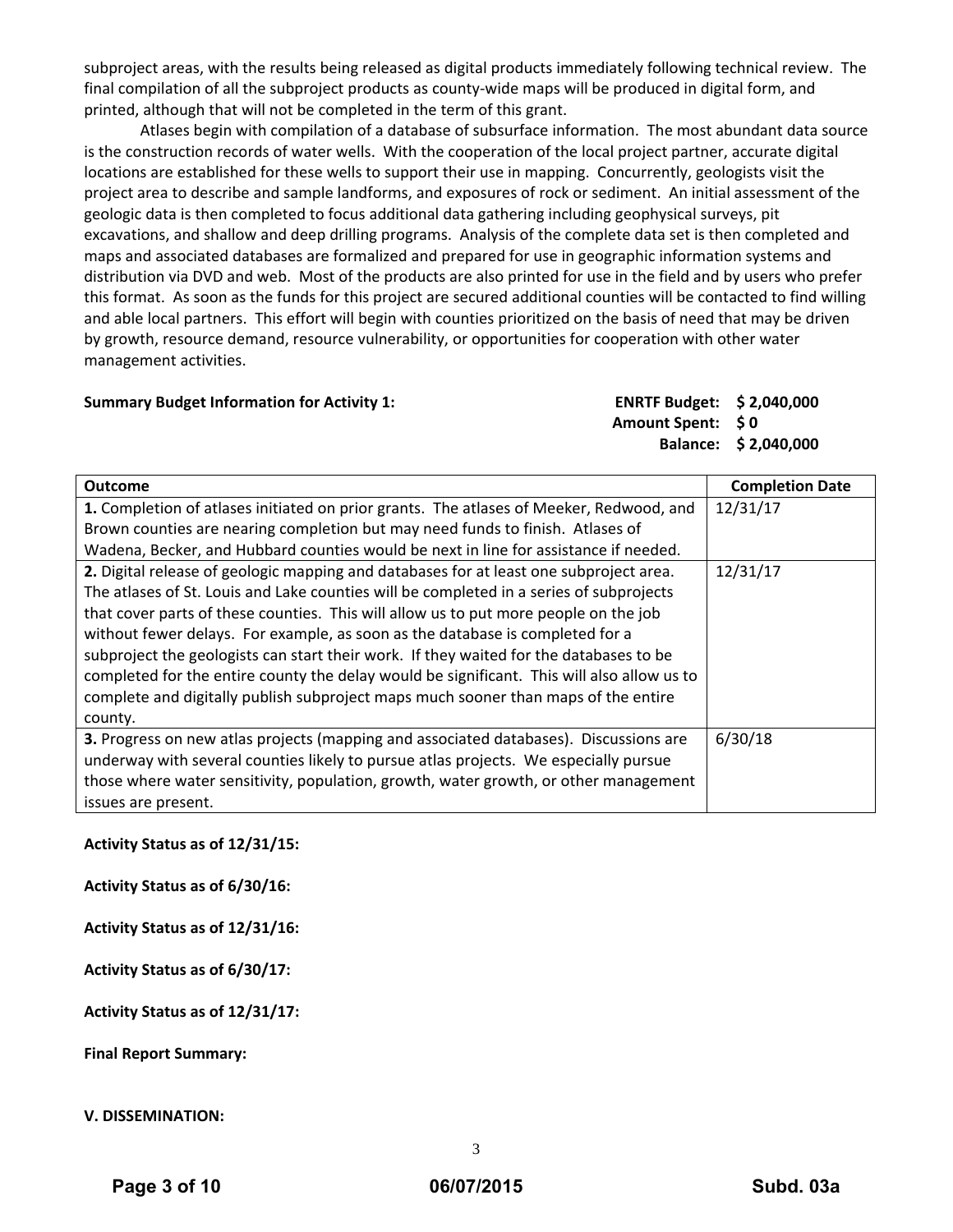**Description:** Every atlas is produced in portable document format, as geographic information systems files, and in printed form. The digital files are produced as a DVD, and are also available from the University of Minnesota Digital Conservancy, and via link from the MGS web page. Each project culminates with a meeting held in the project area to present the results to the county staff, and any other interested parties. At these meetings the products are described, access to the products is explained, and examples of applications of the products to common resource management situations are demonstrated. The products of subprojects in St. Louis and Lake counties will be released in digital form immediately following technical review. When all the subproject areas are complete county-wide compilations will be created and distributed digitally and in print. The printed copies are shared with the county, who in turn can distribute them to libraries, schools, townships, and other agencies. They are also distributed by the MGS map sales office.

# **Status as of 12/31/15:**

**Status as of 6/30/16:**

**Status as of 12/31/16:**

**Status as of 6/30/17:**

**Status as of 12/31/17:**

**Status as of 6/30/18:**

**Final Report Summary:**

# **VI. PROJECT BUDGET SUMMARY:**

#### **A. ENRTF Budget Overview:**

| <b>Budget Category</b>                        | \$ Amount    | <b>Overview Explanation</b>                                                                                                                                                                                                                                                                                                |
|-----------------------------------------------|--------------|----------------------------------------------------------------------------------------------------------------------------------------------------------------------------------------------------------------------------------------------------------------------------------------------------------------------------|
| Personnel:                                    | \$1,484,100  | Equivalent to about 19 FTE civil service<br>employees; most work on sponsored projects<br>about 72% time and on base funds the<br>remainder. Students cost less and are not<br>included in this calculation. Includes geologists,<br>geophysicist, editor, GIS technicians.                                                |
| Professional/Technical/Service Contracts:  \$ | 357,000      | Approx. \$300,000 in rotasonic drilling services<br>(competitive bid); the cost of drilling is<br>estimated based on the number of atlases this<br>grant would cover, and past drilling costs.<br>Approx. \$50,000 for excavation of test pits (as<br>many as 375 pits) in areas where auger drilling<br>is not effective. |
| Equipment/Tools/Supplies/Services:            | \$<br>30,600 | expendables for field and laboratory work<br>(sample bags, batteries, lab chemicals, distilled<br>water, notebooks, augers, stakes, flagging,<br>notebooks, microscopy supplies, rock saw<br>blades); lab analyses; equipment repairs for<br>auger drill, other equipment; boat and ATV<br>rental                          |
| Printing:                                     | \$<br>45,900 | bid process; typically 6 plates per county (size<br>about 3' by 3'), four color, and 1,500 copies of<br>each for 3 counties equals 27,000 maps                                                                                                                                                                             |

4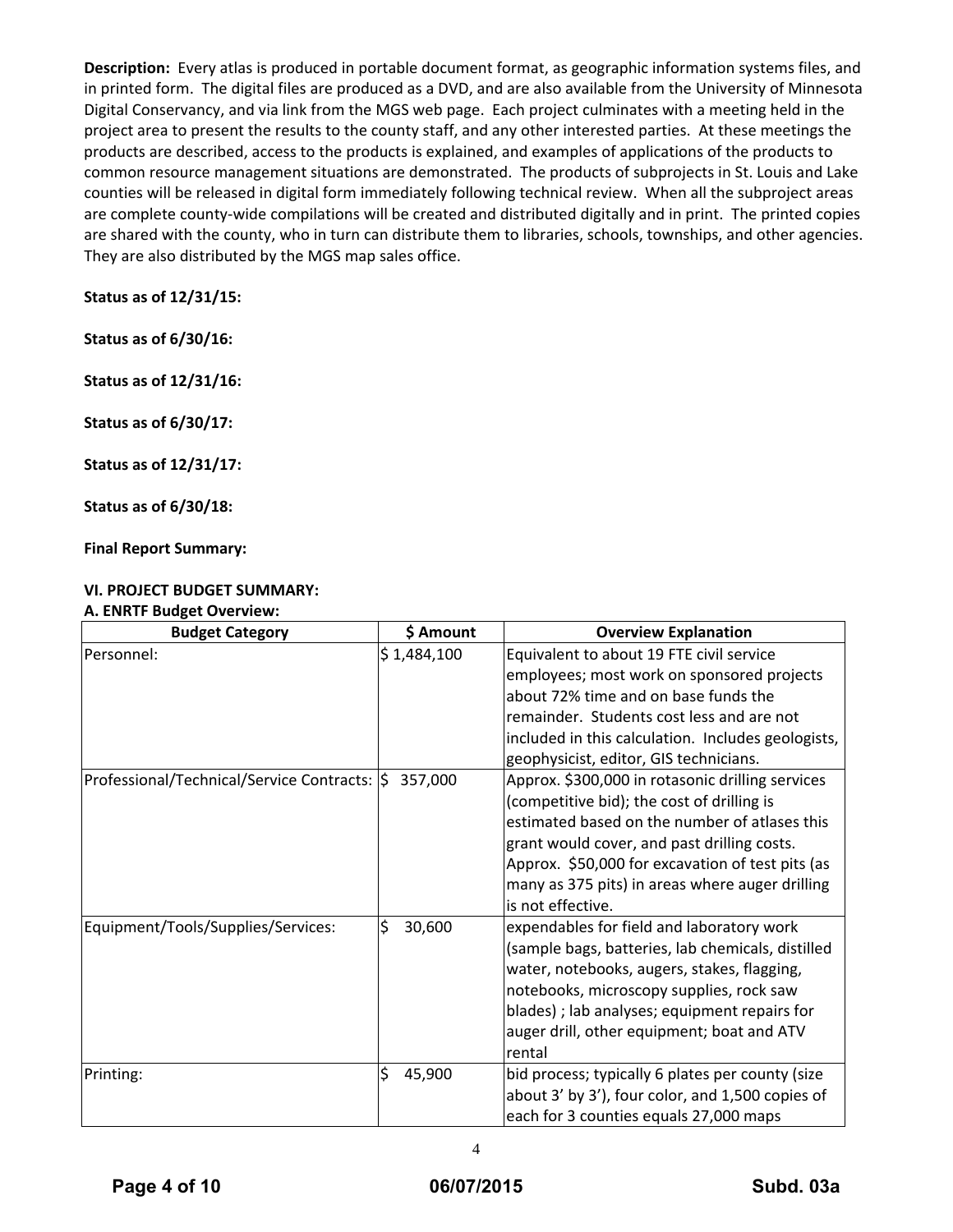| Travel Expenses in MN:          | 5 122,400 | food, lodging, vehicle rental from University<br>Fleet as necessary for field work (typically<br>weekly) |
|---------------------------------|-----------|----------------------------------------------------------------------------------------------------------|
| <b>Other:</b>                   |           |                                                                                                          |
| TOTAL ENRTF BUDGET: \$2,040,000 |           |                                                                                                          |

# **Explanation of Use of Classified Staff:** N/A

# **Explanation of Capital Expenditures Greater Than \$5,000:** N/A

**Number of Full‐time Equivalents (FTE) Directly Funded with this ENRTF Appropriation:** About 19 FTE.

**Number of Full‐time Equivalents (FTE) Estimated to Be Funded through Contracts with this ENRTF Appropriation:** Insufficient knowledge to estimate labor component of drilling or printing or excavation contracts.

#### **B. Other Funds:**

|                                                                                                                                       | \$ Amount | \$ Amount |                                                                                                                                |
|---------------------------------------------------------------------------------------------------------------------------------------|-----------|-----------|--------------------------------------------------------------------------------------------------------------------------------|
| <b>Source of Funds</b>                                                                                                                | Proposed  | Spent     | <b>Use of Other Funds</b>                                                                                                      |
| Non-state                                                                                                                             |           |           |                                                                                                                                |
| <b>USGS STATEMAP Program</b>                                                                                                          | \$150,000 | \$        | Will apply for funds as projects are<br>developed- none are locked in at this<br>time. Augments costs of some map<br>elements. |
| <b>State</b>                                                                                                                          |           |           |                                                                                                                                |
| Clean Water Legacy Funds                                                                                                              | \$        | \$        | DNR may provide funds to augment the<br>rotasonic drilling program (more or<br>deeper holes)                                   |
| In-kind Services During Project<br>Period: participating counties<br>are expected to provide<br>accurate locations of water<br>wells. |           |           | The value of this work is difficult to<br>estimate as methods and other factors<br>vary from county to county.                 |
| <b>TOTAL OTHER FUNDS:</b>                                                                                                             | \$150,000 | \$        | pending                                                                                                                        |

# **VII. PROJECT STRATEGY:**

**A. Project Partners:** Under a separate workplan and budget DNR Waters and Ecological Services will receive funds to work on Part B of County Geologic Atlases, and county partners will supply in-kind services.

# **B. Project Impact and Long‐term Strategy:**

#### **C. Funding History:**

| <b>Funding Source and Use of Funds</b>    | M.L.           | M.L.      | M.L.           | M.L.           | M.L.           | M.L.    |
|-------------------------------------------|----------------|-----------|----------------|----------------|----------------|---------|
|                                           | 2007           | 2008      | 2009           | 2010           | 2011           | 2013    |
|                                           | or             | or        | or             | or             | or             | or      |
|                                           | <b>FY08-10</b> | FY09-12   | <b>FY10-13</b> | <b>FY11-14</b> | <b>FY12-14</b> | FY14-16 |
| <b>ENRTF Benton and Chisago CGAs</b>      | \$400,000      |           |                |                |                |         |
| <b>ENRTF Blue Earth, Nicollet, Sibley</b> |                | \$706,000 |                |                |                |         |
| <b>CGAs</b>                               |                |           |                |                |                |         |
| <b>ENRTF Anoka and Wright CGAs</b>        |                |           | \$820,000      |                |                |         |
| <b>ENRTF Sherburne and Morrison</b>       |                |           |                | \$1,130,000    |                |         |
|                                           |                |           |                |                |                |         |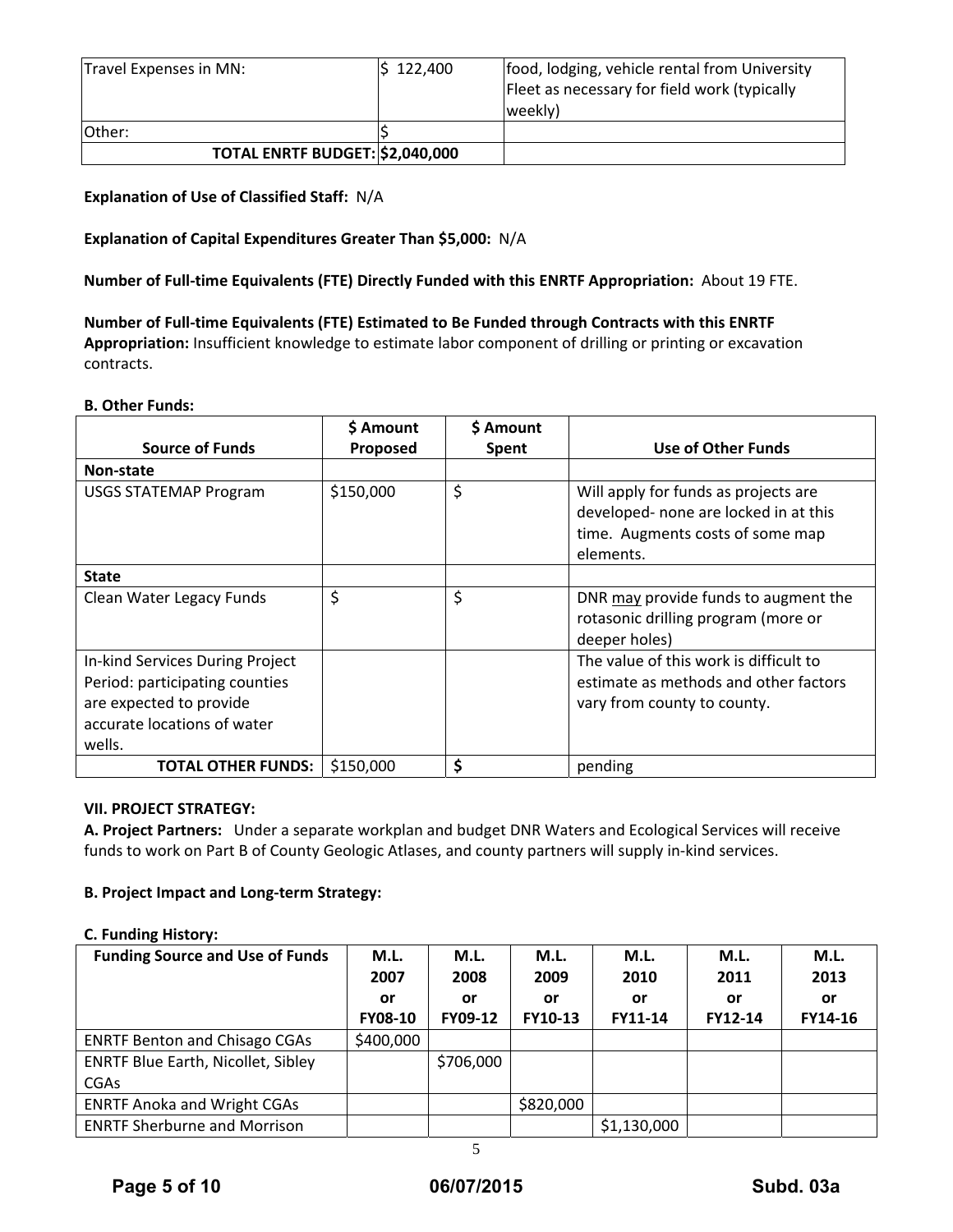| CGAs and related research        |  |           |             |             |
|----------------------------------|--|-----------|-------------|-------------|
| ENRTF Redwood, Meeker, Brown     |  |           | \$1,200,000 |             |
| ENRTF Wadena, Hubbard, Becker    |  |           |             | \$1,200,000 |
| Clean Water Funds (Houston,      |  | \$305,000 |             |             |
| Winona)                          |  |           |             |             |
| Clean Water Funds (Cass, Isanti, |  |           |             | \$1,230,000 |
| Hennepin update, Dodge, other)   |  |           |             |             |

# **VIII. FEE TITLE ACQUISITION/CONSERVATION EASEMENT/RESTORATION REQUIREMENTS:**

# **A. Parcel List: N/A**

# **B. Acquisition/Restoration Information: N/A**

**IX. VISUAL COMPONENT or MAP(S):** see attached map of County Geologic Atlas Part A status

#### **X. RESEARCH ADDENDUM: N/A**

#### **XI. REPORTING REQUIREMENTS:**

**Periodic work plan status update reports will be submitted no later than January 2016, July 2016, January** 2017, July 2017, January 2018, and July 2018. A final report and associated products will be submitted **between June 30 and August 15, 2018.**

6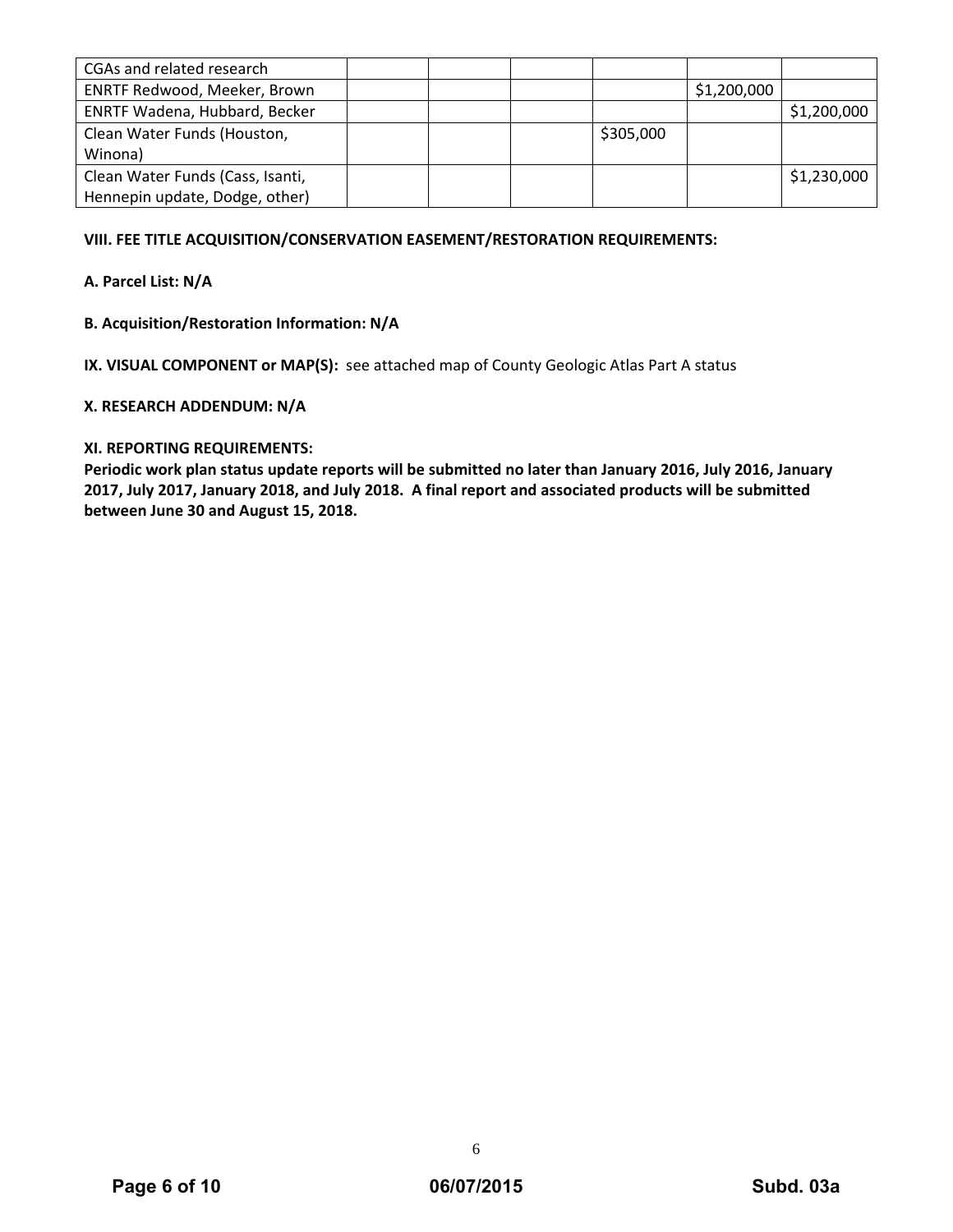# **Environment and Natural Resources Trust Fund M.L. 2015 Project Budget**

**Project Title:** County Geologic Atlases – Part A **Legal Citation:** M.L. 2015, Chp. 76, Sec. 2, Subd. 03a **Project Manager:** Dale Setterholm **Organization:** Minnesota Geological Survey, University of Minnesota **M.L. 2015 ENRTF Appropriation: \$** 2,040,000

**Project Length and Completion Date:** June 30, 2018

**Date of Report:** 10/15/14

| <b>ENVIRONMENT AND NATURAL RESOURCES TRUST</b>                                                                                                                                                                                                                                                                                                                                                                                                        | <b>Activity 1</b>                                                               |                     | <b>Activity 1</b> | <b>TOTAL</b>  | <b>TOTAL</b>   |
|-------------------------------------------------------------------------------------------------------------------------------------------------------------------------------------------------------------------------------------------------------------------------------------------------------------------------------------------------------------------------------------------------------------------------------------------------------|---------------------------------------------------------------------------------|---------------------|-------------------|---------------|----------------|
| <b>FUND BUDGET</b>                                                                                                                                                                                                                                                                                                                                                                                                                                    | <b>Budget</b>                                                                   | <b>Amount Spent</b> | <b>Balance</b>    | <b>BUDGET</b> | <b>BALANCE</b> |
| <b>BUDGET ITEM</b>                                                                                                                                                                                                                                                                                                                                                                                                                                    | Initiate new geologic atlases and complete<br>any atlases from previous grants. |                     |                   |               |                |
| <b>Personnel (Wages and Benefits)</b>                                                                                                                                                                                                                                                                                                                                                                                                                 |                                                                                 |                     |                   |               |                |
| Personnel: Between 15 and 20 MGS staff (mostly geologists but<br>also GIS, hydrogeologist, editor, database specialists, field<br>assistants) will be assigned to work on geologic atlases on a part<br>time basis; chosen based on the skill sets necessary for the geology<br>of the selected counties. The total effort averages about 3 FTE per<br>atlas or about 19 FTE for this proposal. The cost includes the<br>University benefits (26.3%). | \$1,484,100                                                                     | \$0                 | \$1,484,100       | \$1,484,100   | \$1,484,100    |
| <b>Professional/Technical/Service Contracts</b>                                                                                                                                                                                                                                                                                                                                                                                                       |                                                                                 |                     |                   |               |                |
| Contracts: rotasonic test hole drilling (awarded by a competitive<br>bidding process). Generally 3-6 holes per county, based on 3<br>counties. Rotasonic method yields 4" undisturbed core of<br>unconsolidated deposits. Rates increase from \$45/ft near surface to<br>\$75/ft at depths exceeding 400'. There will also be geochemical and<br>geochronologic analyses.                                                                             | \$307,000                                                                       | \$0                 | \$307,000         | \$307,000     | \$307,000      |
| Contracts: test pit excavation (up to 375 pits) in areas where auger<br>drilling is not possible.                                                                                                                                                                                                                                                                                                                                                     | \$50,000                                                                        | \$0                 | \$50,000          | \$50,000      | \$50,000       |
| Equipment/Tools/Supplies                                                                                                                                                                                                                                                                                                                                                                                                                              |                                                                                 |                     |                   |               |                |
| Field and lab expendables (batteries, sample bags, augers,<br>Giddings Probe repair parts, maps, core boxes, etc.);<br>watercraft and ATV rental                                                                                                                                                                                                                                                                                                      | \$30,600                                                                        | \$0                 | \$30,600          | \$30,600      | \$30,600       |
| <b>Printing</b>                                                                                                                                                                                                                                                                                                                                                                                                                                       |                                                                                 |                     |                   |               |                |
| offset printing awarded by competitive bid; typically 1,000<br>copies of each of 6 plates per county, 3 counties, 18,000<br>maps, 3' by 3' four color; print run has been lowered as there<br>are more online users                                                                                                                                                                                                                                   | \$45,900                                                                        | \$0                 | \$45,900          | \$45,900      | \$45,900       |
| <b>Travel expenses in Minnesota</b>                                                                                                                                                                                                                                                                                                                                                                                                                   |                                                                                 |                     |                   |               |                |
| vehicle rental and mileage (approx. \$40 to \$47 per day, \$0.17<br>to \$0.37 per mile); meals (up to \$46 per day); lodging (up to<br>\$125 per day). Amounts cannot be calculated until project<br>locations (counties) are known. Rentals from U Fleet Services<br>as needed, typically on weekly basis.                                                                                                                                           | \$122,400                                                                       | \$0                 | \$122,400         | \$122,400     | \$122,400      |
| <b>COLUMN TOTAL</b>                                                                                                                                                                                                                                                                                                                                                                                                                                   | \$2,040,000                                                                     | \$0                 | \$2,040,000       | \$2,040,000   | \$2,040,000    |

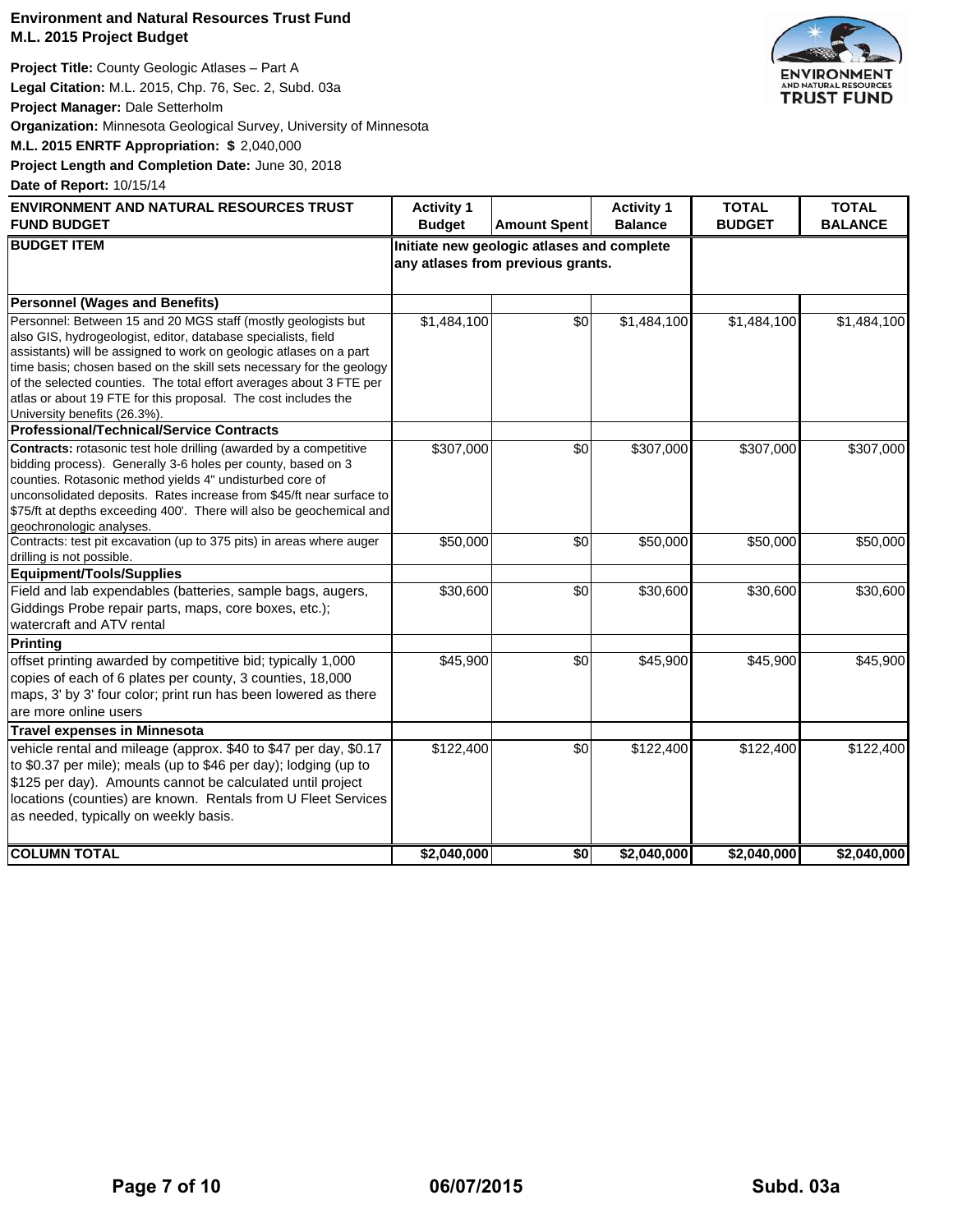# County Geologic Atlas Status: Oct. 2014